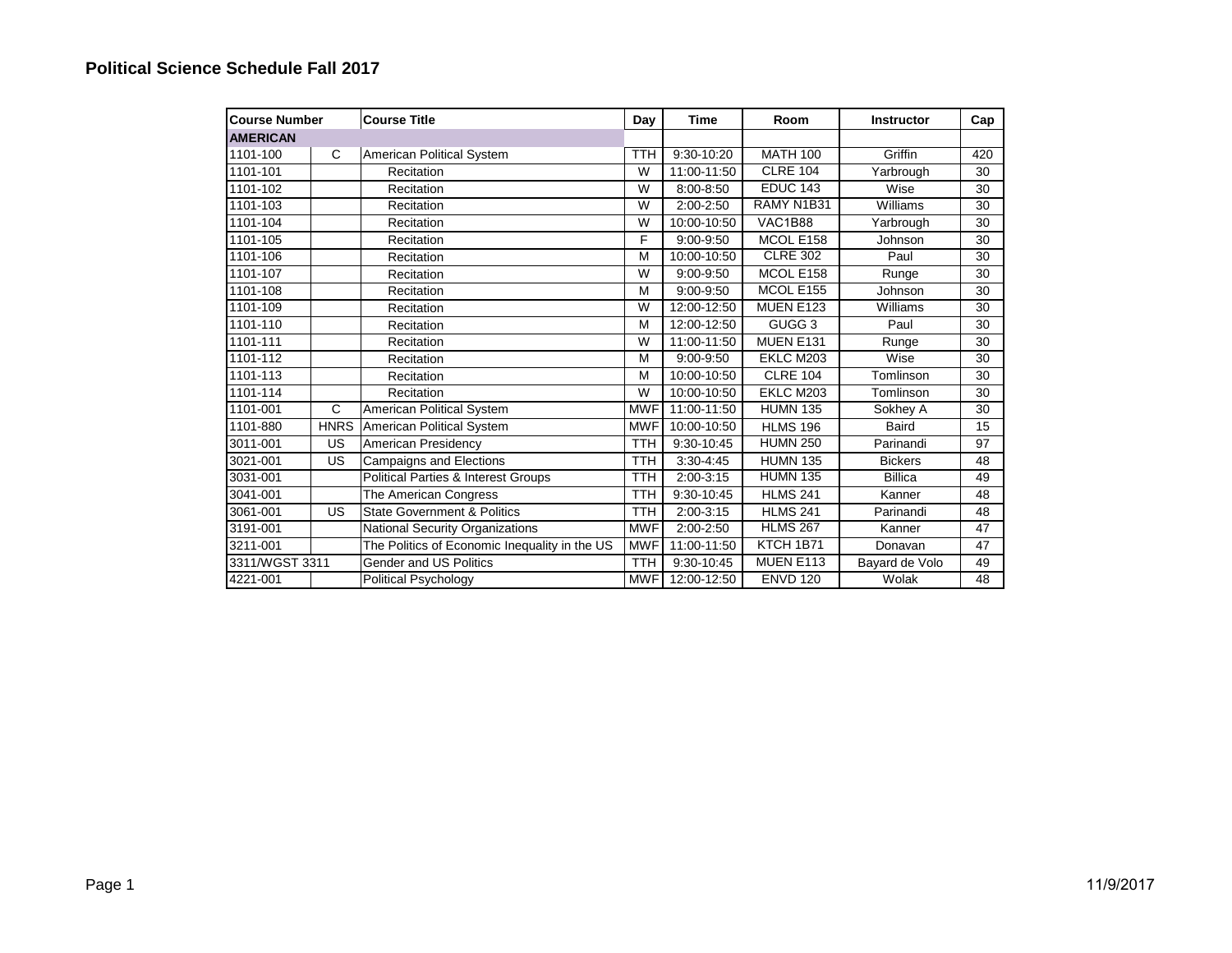| <b>COMPARATIVE</b> |             |                                            |            |               |                    |                 |     |
|--------------------|-------------|--------------------------------------------|------------|---------------|--------------------|-----------------|-----|
| 2012-100           | CS.         | Intro to Comparative Politics              | <b>MW</b>  | 10:00-10:50   | <b>MATH 100</b>    | <b>Boulding</b> | 420 |
| 2012-101           |             | Recitation                                 | М          | $9:00 - 9:50$ | <b>CLRE 104</b>    | Marlar          | 30  |
| 2012-102           |             | Recitation                                 | М          | 2:00-2:50     | <b>ENVD 122</b>    | Bessen          | 30  |
| 2012-103           |             | Recitation                                 | M          | $9:00 - 9:50$ | <b>CLRE 302</b>    | Kelley          | 30  |
| 2012-104           |             | Recitation                                 | F          | 8:00-8:50     | <b>EDUC 143</b>    | Sager           | 30  |
| 2012-105           |             | Recitation                                 | M          | 2:00-2:50     | <b>EDUC 155</b>    | Gunes           | 30  |
| 2012-106           |             | Recitation                                 | W          | 2:00-2:50     | MUEN E064          | Sager           | 30  |
| 2012-107           |             | Recitation                                 | M          | 3:00-3:50     | MCOL E158          | Gunes           | 30  |
| 2012-108           |             | Recitation                                 | M          | $1:00-1:50$   | GUGG <sub>3</sub>  | Marlar          | 30  |
| 2012-109           |             | Recitation                                 | M          | 12:00-12:50   | GUGG <sub>2</sub>  | Kelley          | 30  |
| 2012-110           |             | Recitation                                 | M          | 12:00-12:50   | <b>MUEN E123</b>   | Sajekaite       | 30  |
| 2012-111           |             | Recitation                                 | W          | 12:00-12:50   | DUAN G2B21         | Sajekaite       | 30  |
| 2012-112           |             | Recitation                                 | M          | 11:00-11:50   | DUAN G2B21         | Velasco         | 30  |
| 2012-113           |             | Recitation                                 | W          | 11:00-11:50   | MCOL E155          | Velasco         | 30  |
| 2012-114           |             | Recitation                                 | W          | 3:00-3:50     | CLUB <sub>13</sub> | Bessen          | 30  |
| 2012-130R          | <b>GSAP</b> | Intro to Comparative Politics GSAP         | TTH        | 12:30-1:45    | ARNT N200          | Derderyan       | 18  |
| 3062-001           |             | <b>Revolution &amp; Political Violence</b> | <b>MWF</b> | 10:00-10:50   | <b>HLMS 199</b>    | Young           | 88  |
| 3092-001           |             | <b>Comparative Political Economy</b>       | <b>MWF</b> | $1:00-1:50$   | KTCH 1B71          | Steimo          | 48  |
| 4002-001           | CS          | Western European Politics                  | <b>MWF</b> | 12:00-12:50   | <b>HUMN 135</b>    | Jorde           | 64  |
| 4062-001           | CS          | East European Politics                     | <b>TTH</b> | $2:00-3:15$   | KTCH 1B71          | Derderyan       | 48  |
| 4012-001           | CS          | Global Development                         | <b>MWF</b> | 11:00-11:50   | <b>HUMN 1B80</b>   | Dorr            | 64  |
| 4302-001           |             | <b>European Union Politics</b>             | <b>MW</b>  | 4:00-5:15     | KTCH 1B71          | Jupille         | 46  |
|                    |             |                                            |            |               |                    |                 |     |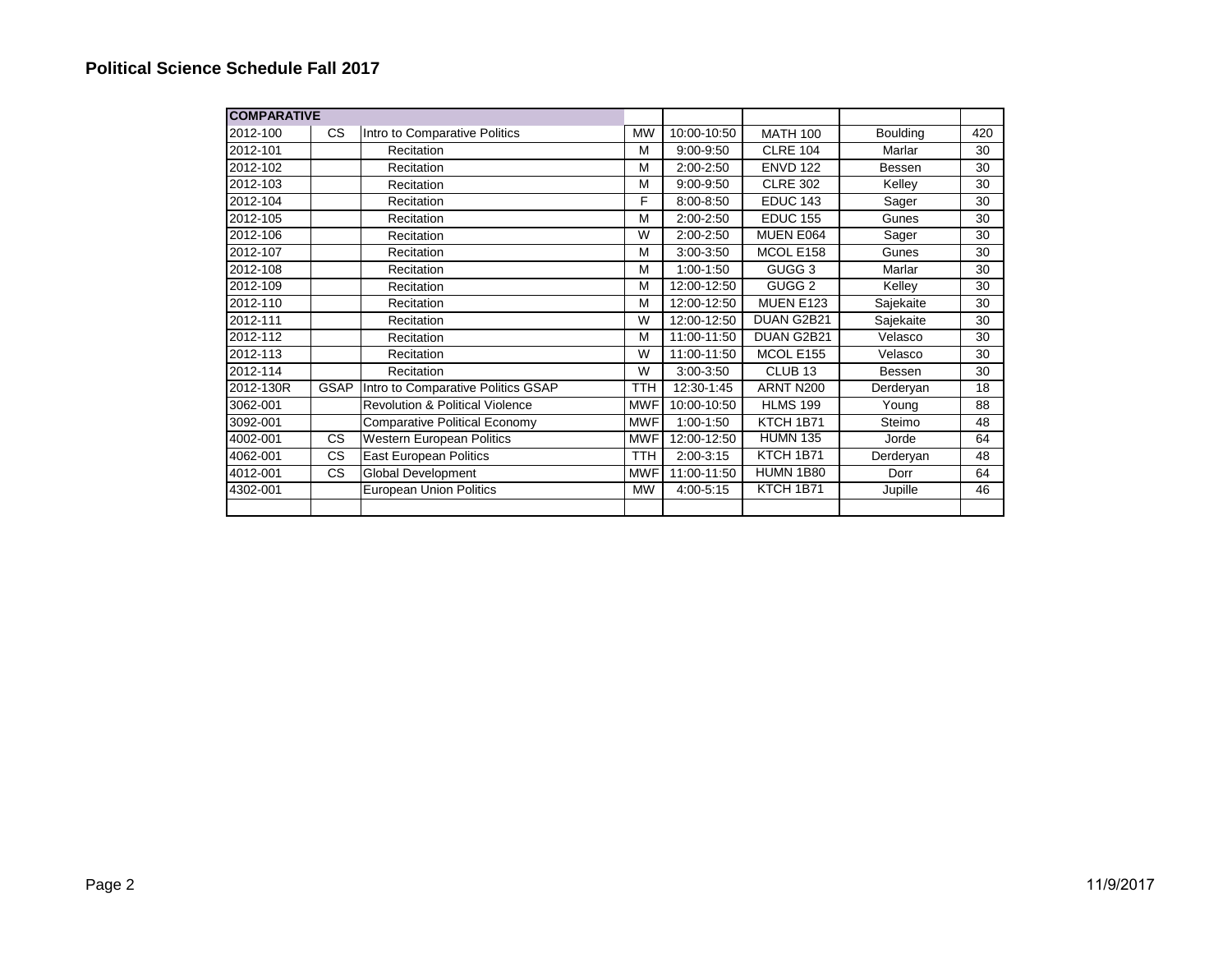| <b>INTERNATIONAL RELATIONS</b> |             |                                               |            |                          |                    |           |     |
|--------------------------------|-------------|-----------------------------------------------|------------|--------------------------|--------------------|-----------|-----|
| 2223-100                       | CS          | Intro to International Relations              | <b>MW</b>  | $9:00 - 9:50$            | <b>MATH 100</b>    | Chan      | 360 |
| 2223-101                       |             | Recitation                                    | W          | 11:00-11:50              | EKLC M203          | Cronk     | 30  |
| 2223-102                       |             | Recitation                                    | M          | 10:00-10:50              | MCOL E155          | Moya      | 30  |
| 2223-103                       |             | Recitation                                    | W          | $\overline{12:}00-12:50$ | MUEN E131          | Gray      | 30  |
| 2223-104                       |             | Recitation                                    | W          | 10:00-10:50              | <b>CLRE 301</b>    | Gray      | 30  |
| 2223-105                       |             | Recitation                                    | W          | 11:00-11:50              | DUAN G2B21         | Foredyce  | 30  |
| 2223-106                       |             | Recitation                                    | M          | $1:00-1:50$              | MCOL E155          | Hale      | 30  |
| 2223-107                       |             | Recitation                                    | <b>TH</b>  | 9:00-9:50                | <b>CLRE 301</b>    | Foredyce  | 30  |
| 2223-108                       |             | Recitation                                    | т          | 9:00-9:50                | <b>CLRE 302</b>    | Cronk     | 30  |
| 2223-109                       |             | Recitation                                    | M          | 11:00-11:50              | MCOL E155          | Foster    | 30  |
| 2223-110                       |             | Recitation                                    | M          | 12:00-12:50              | MCOL E155          | Moya      | 30  |
| 2223-112                       |             | Recitation                                    | M          | 10:00-10:50              | EKLC M203          | Hale      | 30  |
| 2223-113                       |             | Recitation                                    | M          | 12:00-12:50              | DUAN G2B21         | Foster    | 30  |
| 2223-130R                      | <b>GSAP</b> | Intro to International Relations              | <b>TTH</b> | 9:30-10:45               | ARNT N200          | Aydin     | 18  |
| 3123-001                       |             | War, Peace, Strategic Defense                 | MWF        | 12:00-12:50              | <b>HUMN 1B80</b>   | Park      | 64  |
| 3143-001                       | <b>CS</b>   | <b>Current Affairs in Inter Relations</b>     | <b>MWF</b> | $1:00-1:50$              | <b>HUMN 135</b>    | Roosevelt | 56  |
| 3163-002                       | US          | American Foreign Policy                       | <b>TTH</b> | 12:30-1:45               | <b>ECCR 245</b>    | Pripusich | 56  |
| 3163-003                       | US          | American Foreign Policy                       | <b>TTH</b> | 12:30-1:45               | KTCH 1B87          | Huebert   | 48  |
| 3193-001                       |             | <b>International Behavior</b>                 | <b>MWF</b> | $9:00 - 9:50$            | <b>HUMN 135</b>    | Kanner    | 56  |
| 4183-001                       |             | <b>International Law</b>                      | <b>TTH</b> | $3:30 - 4:45$            | <b>HUMN 1B80</b>   | Passmore  | 64  |
| 4193-001                       |             | International Pol Economy                     | <b>TTH</b> | 12:30-1:45               | <b>HLMS 211</b>    | Shin      | 48  |
| 4243-001                       |             | Modern Warfare: Terrorism, Ideology, Identity | <b>MWF</b> | 12:00-12:50              | CLUB <sub>13</sub> | Kaufman   | 42  |
| 4703-001                       |             | <b>Alternative World Futures</b>              | <b>MWF</b> | 10:00-10:50              | KTCH 1B71          | Steinmo   | 48  |
|                                |             |                                               |            |                          |                    |           |     |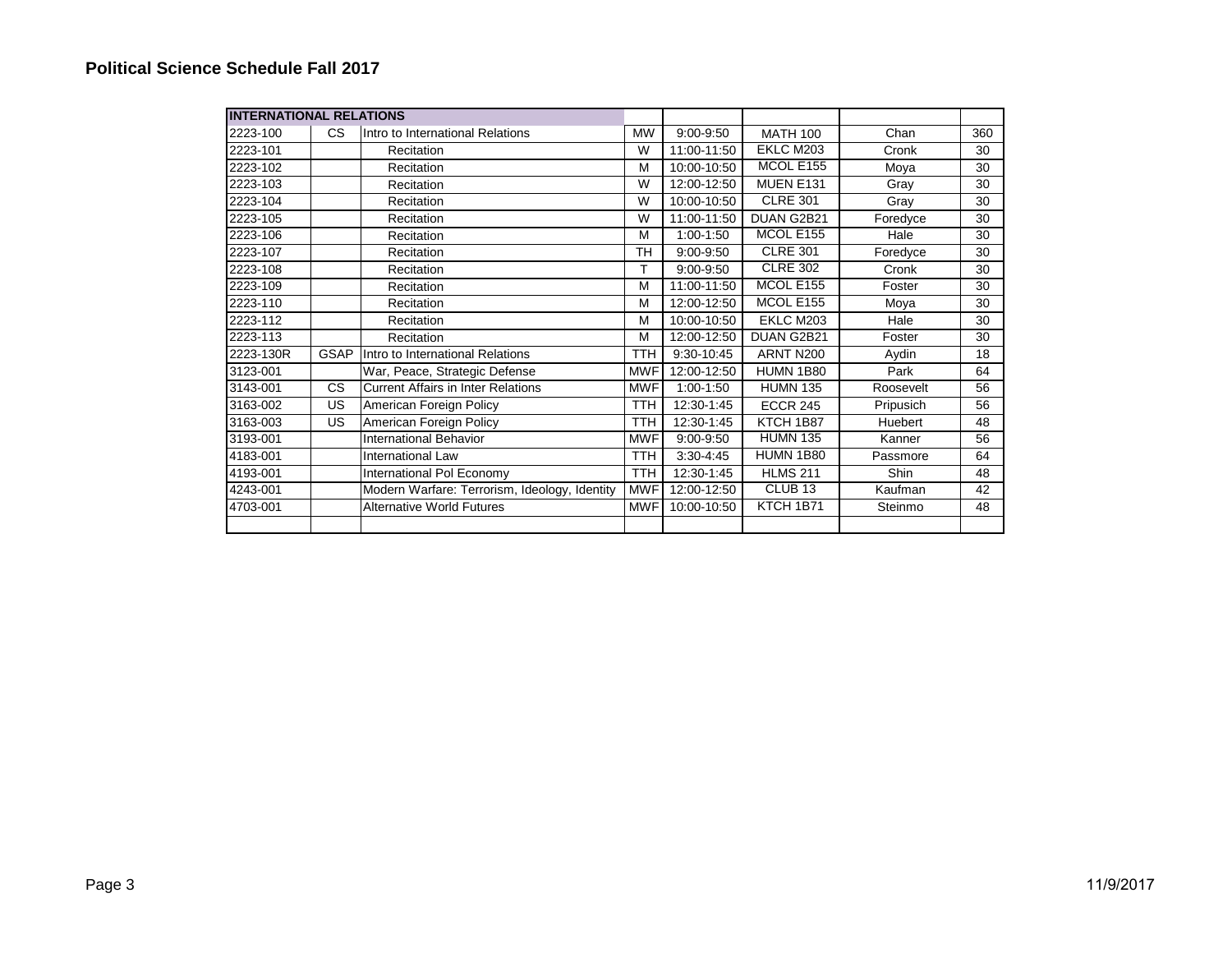| <b>POLITICAL THEORY</b> |                        |                                             |                |               |                 |                |     |
|-------------------------|------------------------|---------------------------------------------|----------------|---------------|-----------------|----------------|-----|
| 2004-010                | Ideals                 | Survey: Western Political Thought           | <b>TTH</b>     | 11:00-11:50   | HUMN1B50        | Vanderheiden   | 224 |
| 2004-011                |                        | Recitation                                  | M              | 12:00-12:50   | <b>CLRE 104</b> | Fite           | 28  |
| 2004-012                |                        | Recitation                                  | $\overline{W}$ | 12:00-12:50   | <b>HLMS 247</b> | Harvey         | 28  |
| 2004-013                |                        | Recitation                                  | M              | 2:00-2:50     | MUEN E431       | Daily          | 28  |
| 2004-014                |                        | Recitation                                  | W              | 2:00-2:50     | EKLC E1B50      | Killen         | 28  |
| 2004-015                |                        | Recitation                                  | M              | 12:00-12:50   | <b>STAD 135</b> | Daily          | 28  |
| 2004-016                |                        | Recitation                                  | W              | 10:00-10:50   | <b>CLRE 302</b> | Harvey         | 28  |
| 2004-017                |                        | Recitation                                  | T              | 10:00-10:50   | <b>HLMS 247</b> | Fite           | 28  |
| 2004-018                |                        | Recitation                                  | M              | 2:00-2:50     | <b>CLRE 302</b> | Killen         | 28  |
| 3054-001                | Ideals                 | American Political Thought                  | <b>MWF</b>     | 9:00-9:50     | <b>HLMS 211</b> | White          | 53  |
| 3064/ENVS 30            | Ideals                 | <b>Environmental Political Theory</b>       | <b>TTH</b>     | 12:30-1:45    | HUMN 1B90       | Vanderheiden   | 48  |
| 3074-001                | $\overline{\text{cs}}$ | Democracy in the US and EU                  | <b>TTH</b>     | $3:30 - 4:45$ | MUEN E432       | White          | 47  |
| 3174/WGST 3174          |                        | Sex, Power & Politics: US Perspective       | <b>TTH</b>     | $3:30 - 4:45$ | <b>HUMN 125</b> | Ferguson       | 45  |
| 3774-001                |                        | Free Speech & Dangerous Ideas               | <b>TTH</b>     | 12:30-1:45    | <b>STAD 140</b> | Mapel          | 47  |
| FYSM 1000-014           |                        | Legacies of Violence                        | <b>TTH</b>     | $2:00-3:15$   | MUEN E114       | Ferguson       | 19  |
| <b>METHODOLOGY</b>      |                        |                                             |                |               |                 |                |     |
| 2075-010                | MATH                   | Quantitative Methods                        | <b>MW</b>      | 12:00-12:50   | <b>VAC 1B20</b> | <b>Brown</b>   | 195 |
| 2075-011                |                        | Recitation                                  | M              | 3:00-3:50     | KTCH 1B71       | Emmelhainz     | 24  |
| 2075-012                |                        | Recitation                                  | W              | $9:00 - 9:50$ | <b>VAC 1B88</b> | Cook           | 24  |
| 2075-013                |                        | Recitation                                  | M              | 2:00-2:50     | RAMY 1B31       | Shapiro        | 24  |
| 2075-014                |                        | Recitation                                  | M              | $1:00 - 1:50$ | <b>CLRE 104</b> | Shapiro        | 24  |
| 2075-015                |                        | Recitation                                  | M              | 2:00-2:50     | KCH 1B64        | Ladam          | 24  |
| 2075-016                |                        | Recitation                                  | T              | 2:00-2:50     | <b>ECCR 151</b> | Emmelhainz     | 25  |
| 2075-017                |                        | Recitation                                  | M              | 10:00-10:50   | <b>STAD 135</b> | Ladam          | 25  |
| 2075-018                |                        | Recitation                                  | W              | 10:00-10:50   | DUAN G2B21      | Ladam          | 25  |
| 3105-001                |                        | MATH Designing Social Inquiry               | <b>MWF</b>     | 11:00-11:50   | <b>HLMS 241</b> | <b>Baird</b>   | 40  |
| 3105-003                | MATH                   | Designing Social Inquiry                    | <b>TTH</b>     | $2:00-3:15$   | MUEN E113       | Philips        | 40  |
| 3155-001                |                        | Survey Design and Analysis                  | <b>TTH</b>     | 11:00-12:15   | KTCH1B71        | Stapleton      | 40  |
| 3225-001                |                        | <b>Strategy &amp; Politics</b>              | <b>MWF</b>     | 10:00-10:50   | MUEN E113       | Strayhorn      | 49  |
| 3205-800                |                        | Research Workshop                           | <b>MWF</b>     | 1:00-1:50     | MUEN E144       | Young          | 19  |
| 4715-800                |                        | Honors Pol Science Seminar                  | W              | 3:30-6:00     | MUEN D439       | Fitzgerald     | 19  |
| <b>POLICY</b>           |                        |                                             |                |               |                 |                |     |
| 2106-001                |                        | Intro to Public Policy Analysis             | <b>TTH</b>     | $3:30 - 4:45$ | MUEN E431       | Shin           | 47  |
| 2106-880                | <b>HNRS</b>            | Intro to Public Policy Analysis             | <b>TTH</b>     | 9:30-10:45    | <b>MKNA 204</b> | <b>Bickers</b> | 17  |
| 2116-002                |                        | <b>Environ Policy &amp; Policy Analysis</b> | <b>TTH</b>     | 9:30-10:45    | <b>HLMS 267</b> | Andersson      | 52  |
| 3206-001                |                        | The Environment & Public Policy             | <b>TTH</b>     | 12:30-1:45    | <b>HUMN 250</b> | <b>Billica</b> | 97  |
| <b>GENERAL</b>          |                        |                                             |                |               |                 |                |     |
| 2028-001                |                        | Sp Tpcs: The Art of Statesmanship           | <b>MWF</b>     | 10:00-10:50   | MUEN E417       | Kaufman        | 45  |
| 4938-800                |                        | Internship in Colorado Government           | <b>TBA</b>     |               |                 | Donavan        | 25  |